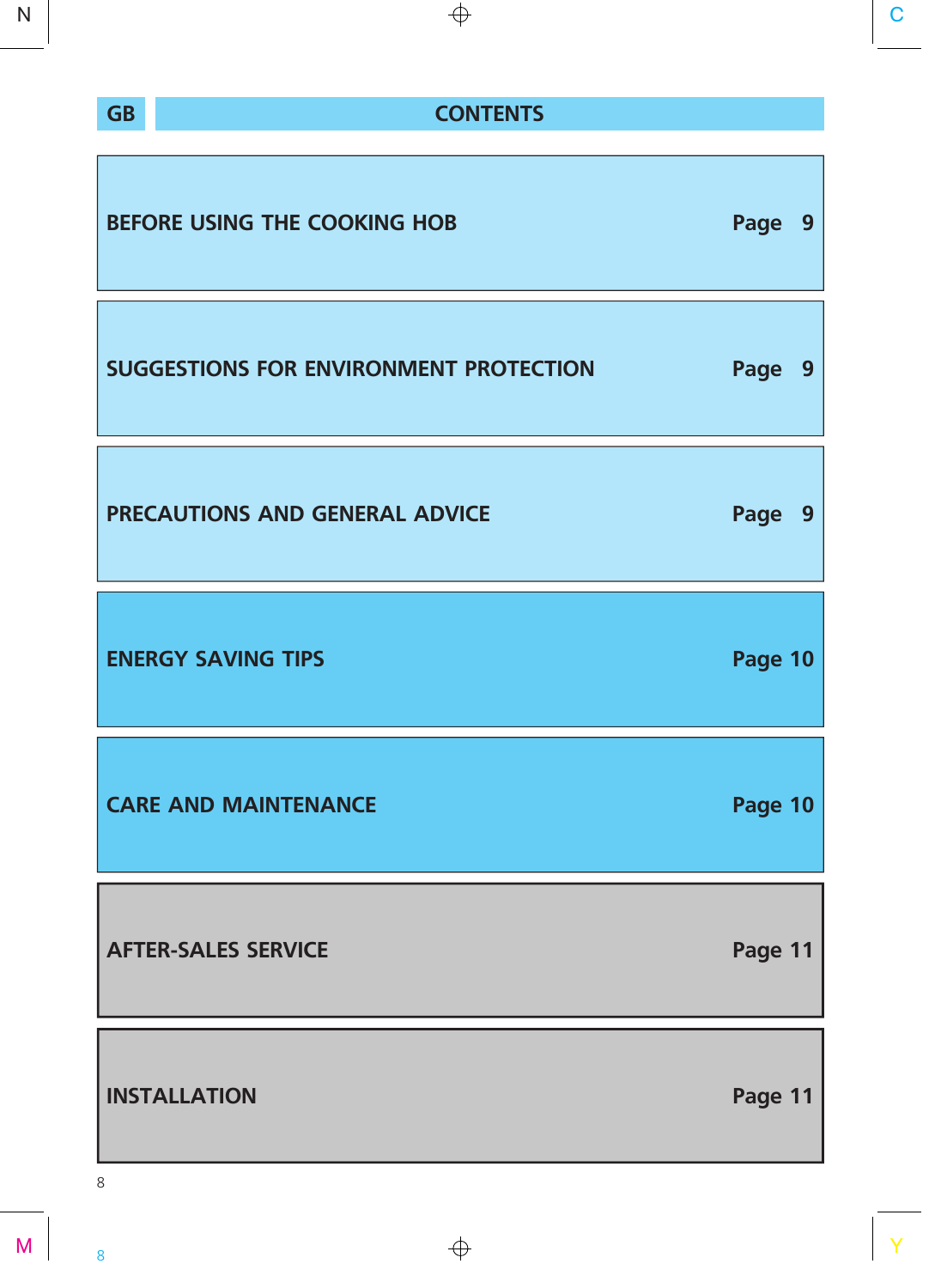## **BEFORE USING THE COOKING HOB**

- **To get full satisfaction of your cooking hob, please read these instructions carefully and keep them for future consultation.**
- $\bullet$  Keep the packaging material (plastic bags, polystyrene parts, etc.) out of the reach of children, as they are potentially dangerous.
- $\bullet$  Check whether the cooking hob has been damaged during transport.
- **Ensure that the installation and electrical connections are performed by a qualified technician, following the manufacturer's instructions and in compliance with current local safety regulations.**

## **SUGGESTIONS FOR ENVIRONMENT PROTECTION**

#### **1. Packaging**

The packaging material is entirely recyclable, and is marked with the recycling symbol  $\Delta$ , which identifies it as a type of material that must be sent to local waste-disposal centres.

#### **2. Product**

The cooking hob is made out of recyclable material. When scrapping it, comply with local waste-disposal regulations. Before disposing of it, cut its power cable off in order to render it inoperative.



# **PRECAUTIONS AND GENERAL ADVICE**

- **Before any cleaning or maintenance operation, disconnect the cooking hob from mains power supply.**
- **•** In case of prolonged use, additional **ventilation may be needed (opening a window or increasing the extraction force of the hood).**
- **Keep children away from the cooking hob when it is in use.**
- **•** After use, ensure that the knobs are in **position zero.**

# **Declaration of conformity**

- This cooking hob is suitable for contact with foodstuffs, and complies with EEC Directive 89/109.
- $\bullet$  This cooking hob (Class Y) has been designed to be used only for cooking. Any other use (such as heating a room) is improper and dangerous.
- This cooking hob has been designed, constructed and marketed in compliance with:
	- safety requirements of EEC Directive "Low voltage" 73/23;
	- protection requirements of EEC Directive "EMC" 89/336;
	- requirements of EEC Directive 93/68.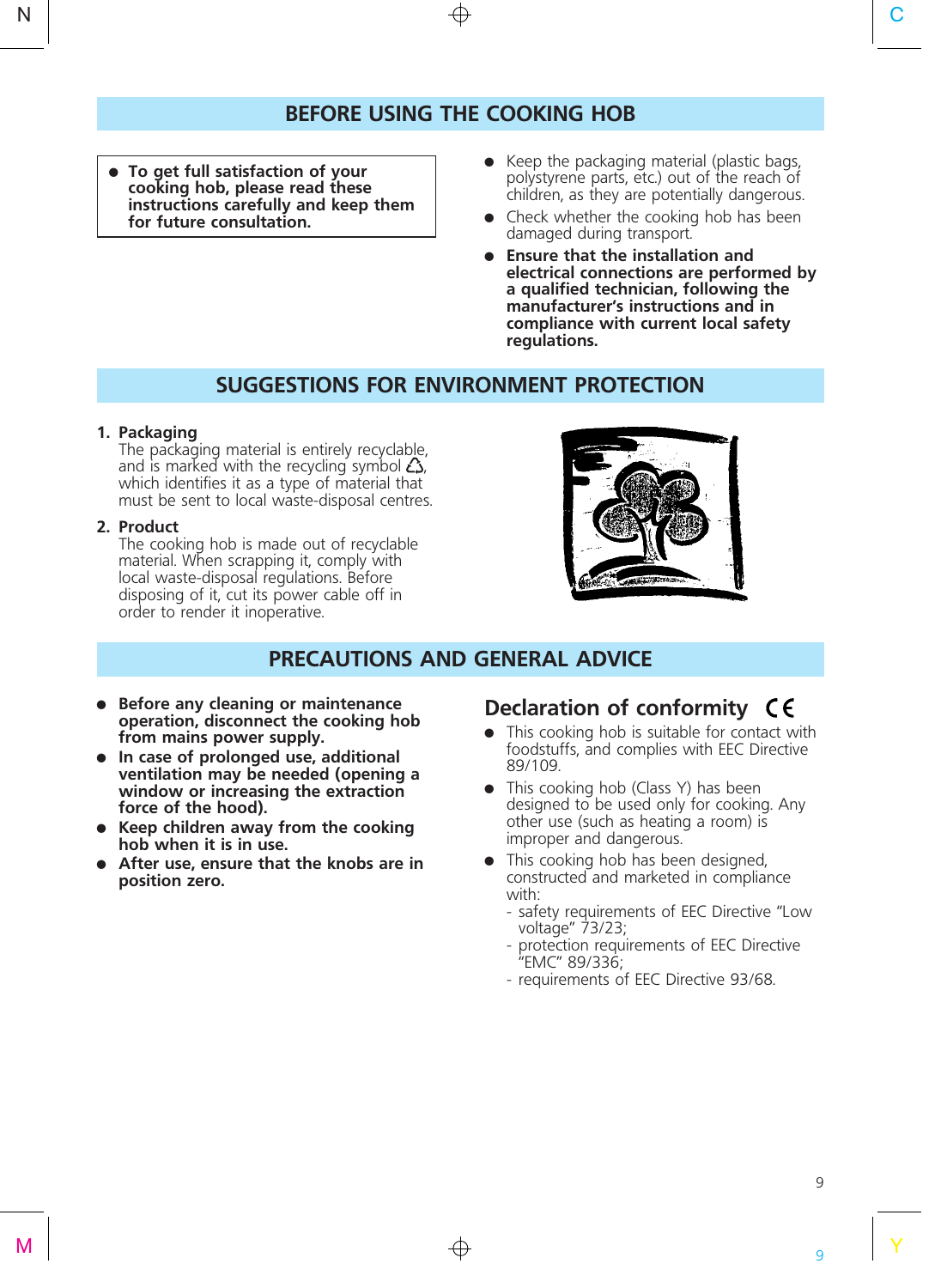# **ENERGY SAVING TIPS**

- $\bullet$  The cooking hob is equipped with hotplates having different diameters. Use pots and pans whose bottom diameter is equal to that of the hotplates, or slightly larger.
- Only use flat-bottomed pots and pans.
- x **Do not operate a hotplate without placing a container on it.**
- $\bullet$  If possible, keep the container covered when cooking.
- Cook vegetables, potatoes, etc. with a small amount of water in order to cut down cooking time.
- A pressure cooker allows you to save even more energy and time.



## **CARE AND MAINTENANCE**

# **Cleaning the hob**

- **•** Before cleaning the cooking hob, **disconnect it from mains power supply and wait until it has cooled down.**
- $\bullet$  Wipe it with a cloth moistened with hot water and soap or diluted liquid detergent.
- Do not use abrasive or corrosive products, chlorine products or steel wool.
- Do not leave acid or alkaline substances, such as vinegar, salt or lemon juice, etc., on the cooking hob.

#### **Stainless steel surface**

• Clean it with a specific commercial product.

**Note: if the cooking hob is used continuously, the high temperatures may alter the colour of the hotplates.**

# **Cleaning the electric hotplates**

#### **The electric hotplates must be cleaned when they are lukewarm.**

Wipe them with a cloth moistened with water and salt, and polish with a cloth moistened with oil.



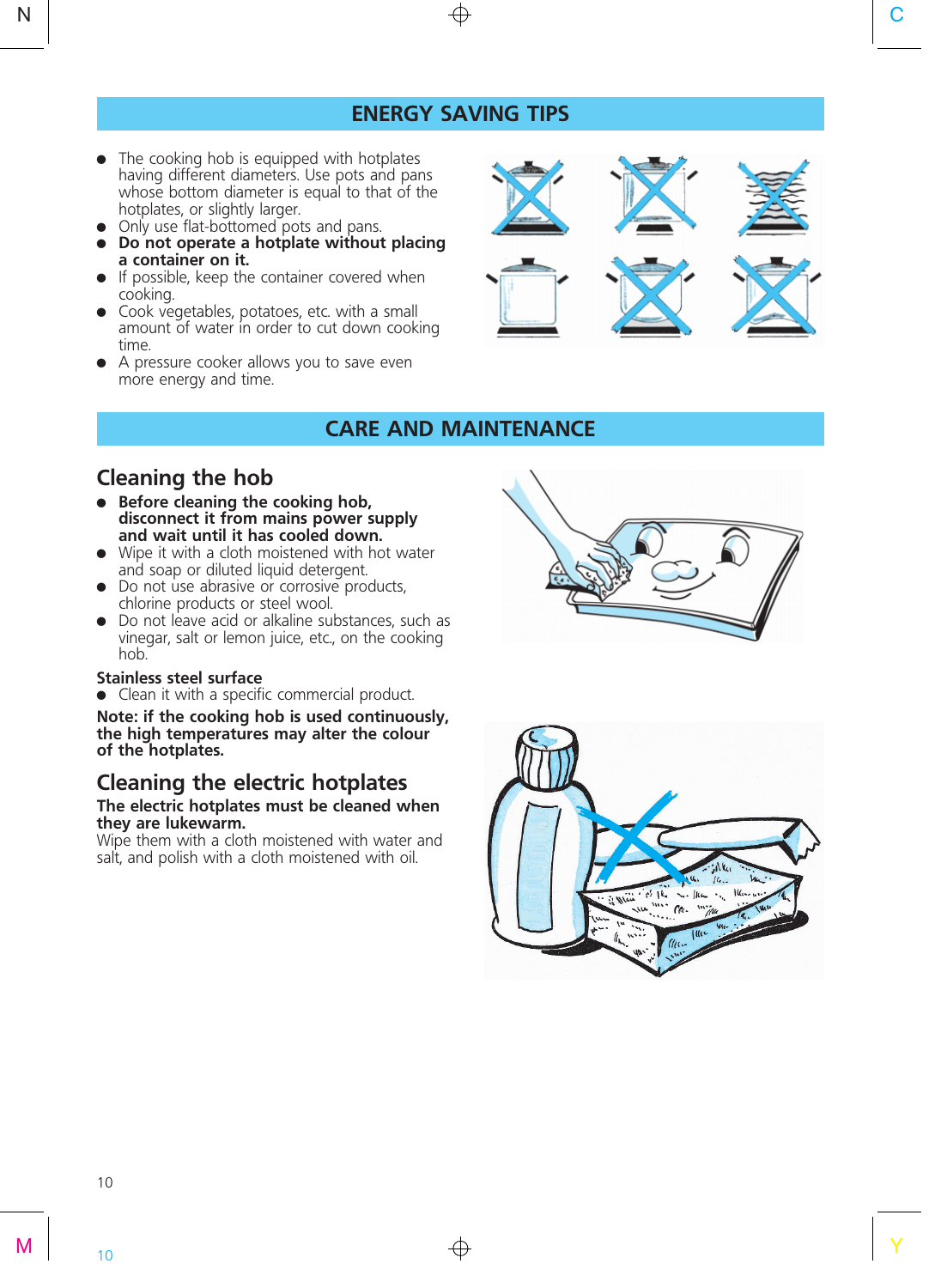# **AFTER-SALES SERVICE**

#### **Before you call the After-sales Service:**

- **1.** Re-start the cooking hob, to check whether correct operation has been restored.
- **2.** If the malfunction persists, call the After-sales Service.

Give the following information:

- $\bullet$  type of malfunction;
- $\bullet$  model of cooking hob;
- $\bullet$  service number (i.e., the number that follows the word SERVICE on the rating plate under the cooking hob and on the guarantee paper);
- your complete address;
- your telephone number and area code.



# $\begin{array}{c|c|c|c|c} \hline \textbf{skvice} & 0000 0000 00000 \\ \hline \end{array}$

## **INSTALLATION**

## **Technical information for installer**

**This cooking hob can be embedded in a worktop 20 to 50 mm thick. If another appliance is not fitted under the cooking hob, insert a separator panel, at a distance of at least 90 mm from the cooking hob bottom.**

**•** If a vertical piece of furniture is installed, **there must be a gap of at least 00 mm between it and the edge of the cooking hob.**

## **Installation of cooking hob**

- **•** Apply the supplied gasket to the cooking **hob (unless it has already been fitted), after having cleaned its surface as shown in the figure.**
- **A If the worktop is made out of wood,** use the springs supplied.
- **1.** Fit the 4 springs  $\circledA$  into the relevant seat under the box.
- **2.** Make an opening in the worktop, respecting the dimensions indicated in the enclosed product description sheet.
- **3.** Install the cooking hob in the worktop.
- **B If the worktop is made out of marble** or other materials (plastics, ceramics or stone), the cooking hob must be fixed by means of brackets b , to be ordered from the After-Sales Service (code 4819 310 18528).
- **1.** Align the brackets with the bores and fix them with the screws.
- **2.** Make an opening in the worktop, respecting the dimensions indicated in the product description sheet.
- **3.** Install the cooking hob in the worktop.
- Before installing the cooking hob, remove the plastic film that protects it, if present. The outer surfaces of the furniture or appliances adjoining the cooking hob must be heat resistant (heat protection **"Y"**, according to standards EN 60335-2-6).
- Installation must comply with current local safety regulations.